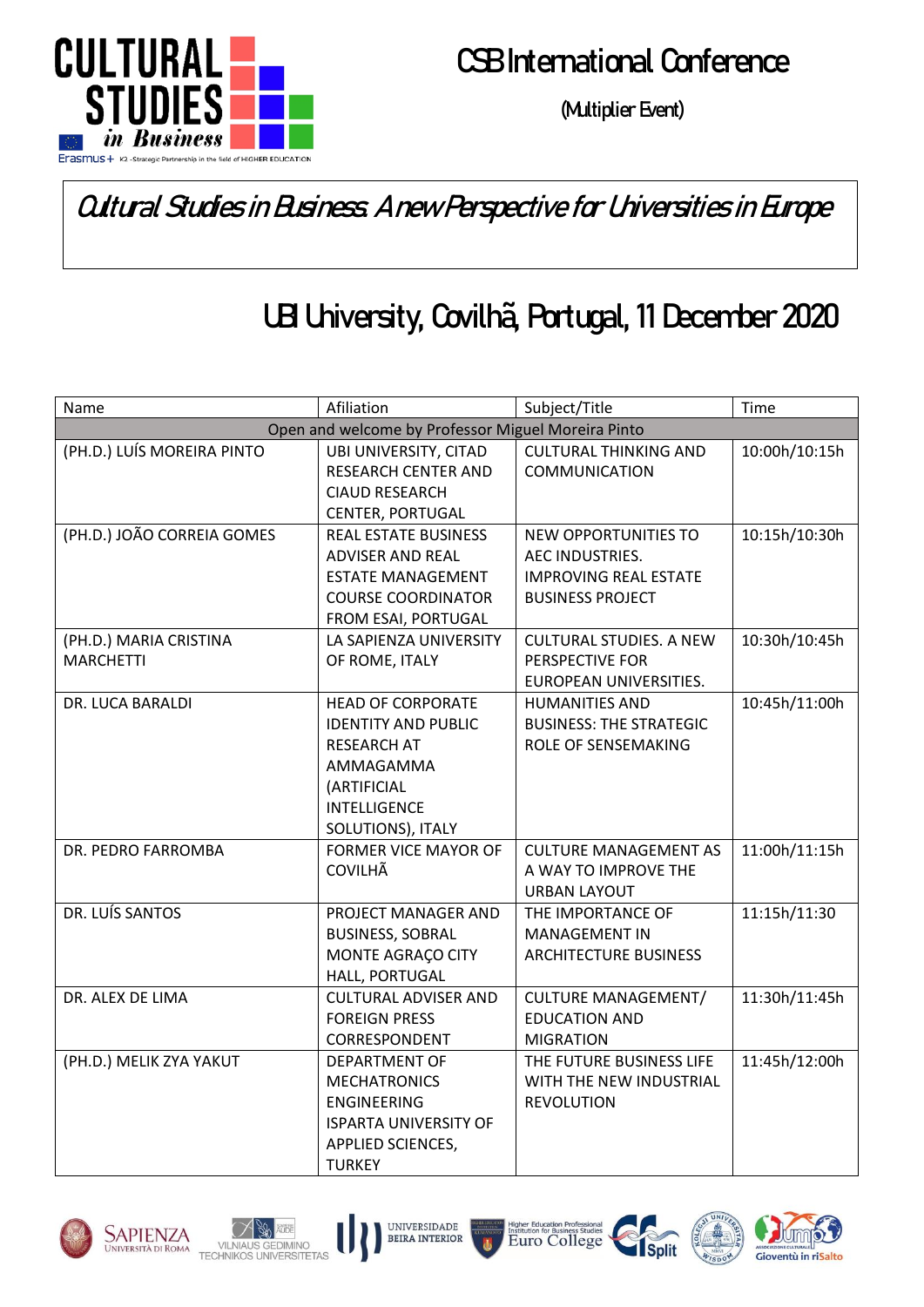

# **CSB International Conference**

**(Multiplier Event)**

### Cultural Studies in Business. A new Perspective for Universities in Europe

# UBI University, Covilhã, Portugal, 11 December 2020

| (PH.D. STUDENT) EMILIAN<br>GWIAŹDZIŃSKI<br>(PH.D. STUDENT) EMILIAN | <b>MARKETING</b><br>DEPARTMENT, FACULTY<br>OF MANAGEMENT<br>UNIVERSITY OF LODZ.<br><b>POLAND</b><br><b>MARKETING</b> | <b>INTERNET OF THINGS IN</b><br><b>CASE OF TECHNOLOGY</b><br><b>ACCEPTANCE MODEL BY</b><br>YOUNG CONSUMERS<br>THE IMPACT OF COVID 19 | 12:00h/12:15h<br>12:15h/12:30h |
|--------------------------------------------------------------------|----------------------------------------------------------------------------------------------------------------------|--------------------------------------------------------------------------------------------------------------------------------------|--------------------------------|
| GWIAŹDZIŃSKI                                                       | DEPARTMENT, FACULTY<br>OF MANAGEMENT<br>UNIVERSITY OF LODZ.<br><b>POLAND</b>                                         | ON DIGITAL MATURITY OF<br><b>ORGANIZATIONS</b>                                                                                       |                                |
|                                                                    | LUNCH 12:30h/13:45h                                                                                                  |                                                                                                                                      |                                |
| (PH.D.) ANA FIDALGO                                                | UBI UNIVERSITY,<br><b>PORTUGAL</b>                                                                                   | PROPOSALS TO IMPROVE<br><b>BUSINESS IN A STREET.</b><br><b>STUDENTS WORK</b>                                                         | 13:45h/14:00h                  |
| (MASTER STUDENT) PAULO LUÍS                                        | UBI UNIVERSITY,<br><b>PORTUGAL</b>                                                                                   | FEAR AS AN ATTRACTIVE<br><b>EMOTION FOR CULTURAL</b><br><b>BUSINESS</b>                                                              | 14:00h/14:15h                  |
| (MASTER STUDENT) TOMÁS<br><b>VENTURA</b>                           | UBI UNIVERSITY,<br><b>PORTUGAL</b>                                                                                   | COLOR AS A DYNAMIZER OF<br><b>SPACE: BETWEEN THE</b><br><b>ALLEYS OF THE WHISPER</b>                                                 | 14:15h/14:30h                  |
| (MASTER STUDENT) TIAGO<br><b>SANTOS</b>                            | UBI UNIVERSITY,<br><b>PORTUGAL</b>                                                                                   | <b>X-STREET: STREET</b><br>DYNAMIZATION FOR AN<br><b>ENGAGEMENT IN CULTURAL</b><br><b>BUSINESS</b>                                   | 14:30h/14:45h                  |
| (MASTER STUDENT) GUILHERME<br><b>TERRA</b>                         | UBI UNIVERSITY,<br><b>PORTUGAL</b>                                                                                   | KALEIDOSCOPE:<br><b>STIMULATING TOURISM</b><br><b>AFTER THE COVID-19</b><br><b>PANDEMIC</b>                                          | 14:45h/15:00h                  |
| (PH.D.) CLAÚDIA BEATO                                              | <b>URBAN MANAGEMENT-</b><br>UBI, PORTUGAL, CITAD<br>AND CIAUD RESEARCH<br><b>CENTERS, PORTUGAL</b>                   | <b>MANAGEMENT AS A ROLE</b><br>INSIDE OF URBANISM tAND<br><b>ARCHITECTURE</b>                                                        | 15:00h/15:15h                  |
| (PH.D.) ARTUR MODLINSKI                                            | <b>FACULTY OF</b><br>MANAGEMENT,<br>UNIVERSITY OF LODZ,<br><b>POLAND</b>                                             | ARTIFICIAL INTELLIGENCE IN<br>ARTS MANAGEMENT.<br>PERSPECTIVES AND<br>SCENARIOS.                                                     | 15:15h/15:30h                  |